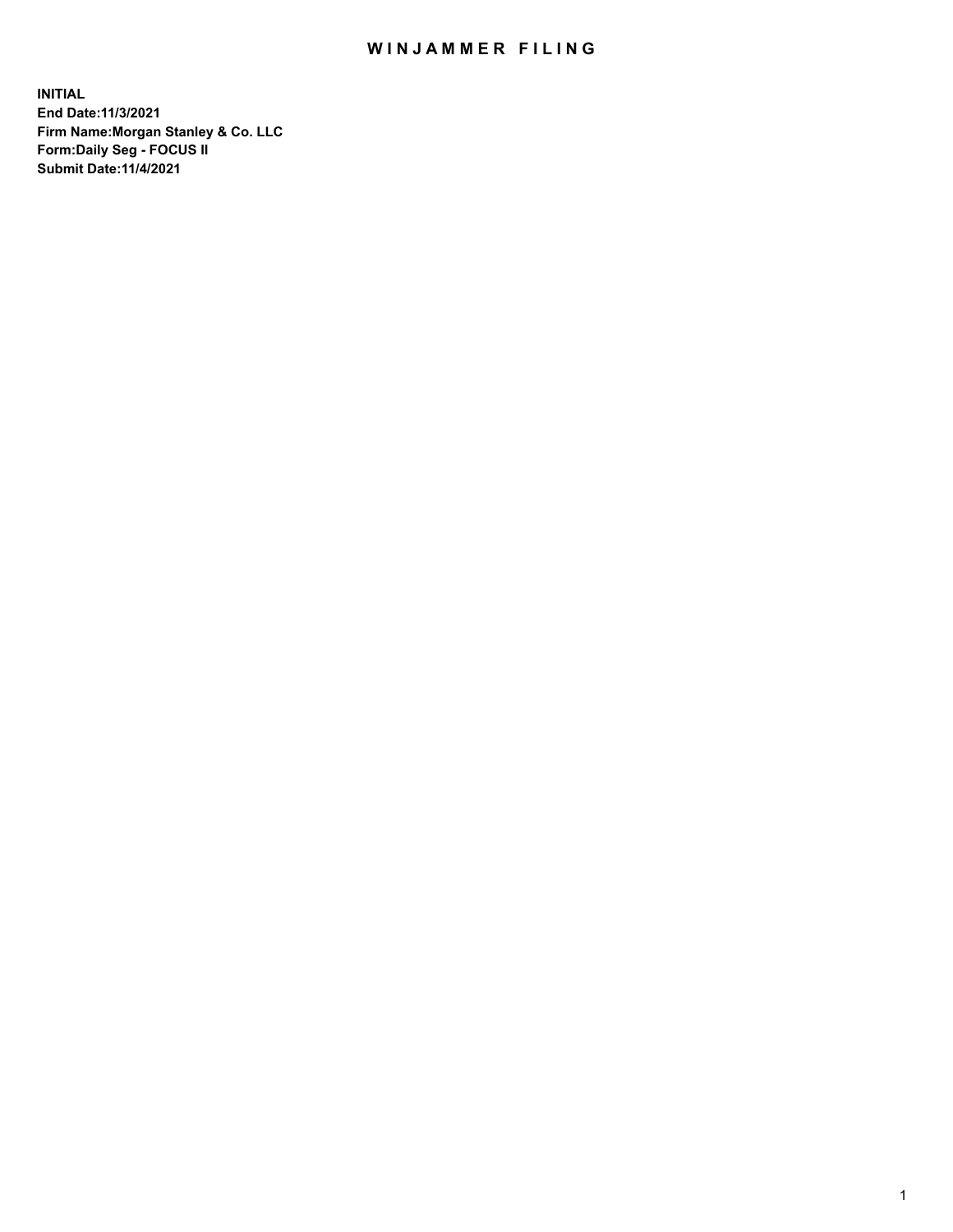**INITIAL End Date:11/3/2021 Firm Name:Morgan Stanley & Co. LLC Form:Daily Seg - FOCUS II Submit Date:11/4/2021 Daily Segregation - Cover Page**

| Name of Company                                                                                                                                                                                                                                                                                                               | Morgan Stanley & Co. LLC                               |
|-------------------------------------------------------------------------------------------------------------------------------------------------------------------------------------------------------------------------------------------------------------------------------------------------------------------------------|--------------------------------------------------------|
| <b>Contact Name</b>                                                                                                                                                                                                                                                                                                           | <b>Ikram Shah</b>                                      |
| <b>Contact Phone Number</b>                                                                                                                                                                                                                                                                                                   | 212-276-0963                                           |
| <b>Contact Email Address</b>                                                                                                                                                                                                                                                                                                  | Ikram.shah@morganstanley.com                           |
| FCM's Customer Segregated Funds Residual Interest Target (choose one):<br>a. Minimum dollar amount: ; or<br>b. Minimum percentage of customer segregated funds required:% ; or<br>c. Dollar amount range between: and; or<br>d. Percentage range of customer segregated funds required between:% and%.                        | 235,000,000<br><u>0</u><br><u>00</u><br>0 <sup>0</sup> |
| FCM's Customer Secured Amount Funds Residual Interest Target (choose one):<br>a. Minimum dollar amount: ; or<br>b. Minimum percentage of customer secured funds required:%; or<br>c. Dollar amount range between: and; or<br>d. Percentage range of customer secured funds required between:% and%.                           | 140,000,000<br><u>0</u><br><u>00</u><br>0 <sub>0</sub> |
| FCM's Cleared Swaps Customer Collateral Residual Interest Target (choose one):<br>a. Minimum dollar amount: ; or<br>b. Minimum percentage of cleared swaps customer collateral required:%; or<br>c. Dollar amount range between: and; or<br>d. Percentage range of cleared swaps customer collateral required between:% and%. | 92,000,000<br><u>0</u><br>0 Q<br>00                    |

Attach supporting documents CH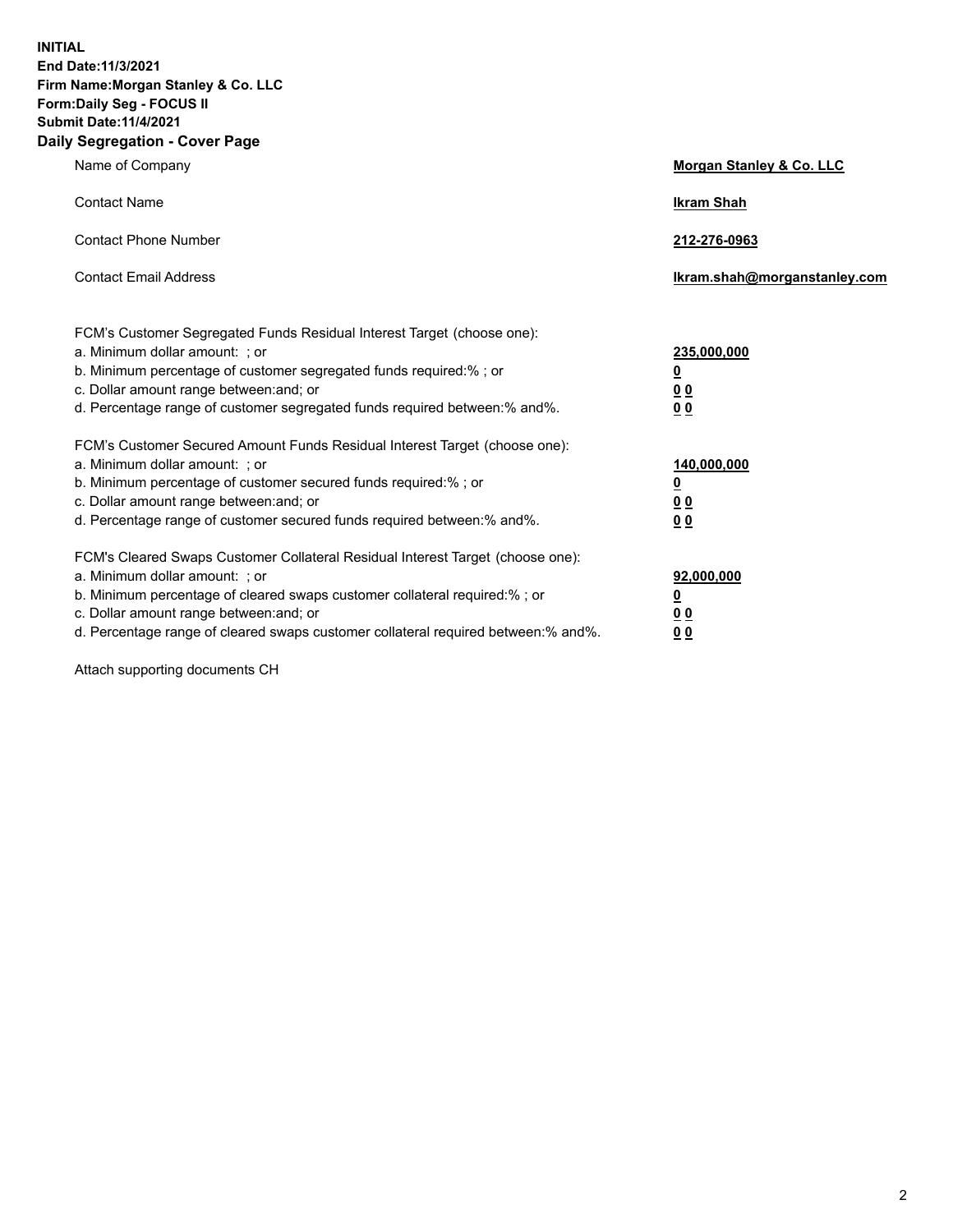## **INITIAL End Date:11/3/2021 Firm Name:Morgan Stanley & Co. LLC Form:Daily Seg - FOCUS II Submit Date:11/4/2021 Daily Segregation - Secured Amounts**

Foreign Futures and Foreign Options Secured Amounts

Amount required to be set aside pursuant to law, rule or regulation of a foreign government or a rule of a self-regulatory organization authorized thereunder

- 1. Net ledger balance Foreign Futures and Foreign Option Trading All Customers A. Cash **5,690,534,322** [7315]
	- B. Securities (at market) **1,839,572,939** [7317]
- 2. Net unrealized profit (loss) in open futures contracts traded on a foreign board of trade **106,781,957** [7325]
- 3. Exchange traded options
	- a. Market value of open option contracts purchased on a foreign board of trade **34,966,357** [7335]
	- b. Market value of open contracts granted (sold) on a foreign board of trade **-20,674,202** [7337]
- 4. Net equity (deficit) (add lines 1. 2. and 3.) **7,651,181,373** [7345]
- 5. Account liquidating to a deficit and account with a debit balances gross amount **26,239,419** [7351] Less: amount offset by customer owned securities **-25,026,707** [7352] **1,212,712**
- 6. Amount required to be set aside as the secured amount Net Liquidating Equity Method (add lines 4 and 5)
- 7. Greater of amount required to be set aside pursuant to foreign jurisdiction (above) or line 6.

## FUNDS DEPOSITED IN SEPARATE REGULATION 30.7 ACCOUNTS

- 1. Cash in banks
	- A. Banks located in the United States **300,939,195** [7500]
	- B. Other banks qualified under Regulation 30.7 **654,793,141** [7520] **955,732,336**
- 2. Securities
	- A. In safekeeping with banks located in the United States **456,505,485** [7540]
	- B. In safekeeping with other banks qualified under Regulation 30.7 **68,711,158** [7560] **525,216,643**
- 3. Equities with registered futures commission merchants
	-
	- B. Securities **0** [7590]
	- C. Unrealized gain (loss) on open futures contracts **967,756** [7600]
	- D. Value of long option contracts **0** [7610]
	- E. Value of short option contracts **0** [7615] **7,902,152** [7620]
- 4. Amounts held by clearing organizations of foreign boards of trade
	- A. Cash **0** [7640]
	- B. Securities **0** [7650]
	- C. Amount due to (from) clearing organization daily variation **0** [7660]
	- D. Value of long option contracts **0** [7670]
	- E. Value of short option contracts **0** [7675] **0** [7680]
- 5. Amounts held by members of foreign boards of trade
	-
	-
	- C. Unrealized gain (loss) on open futures contracts **105,814,202** [7720]
	- D. Value of long option contracts **34,966,357** [7730]
	- E. Value of short option contracts **-20,674,202** [7735] **6,432,080,316**
- 6. Amounts with other depositories designated by a foreign board of trade **0** [7760]
- 7. Segregated funds on hand **0** [7765]
- 8. Total funds in separate section 30.7 accounts **7,920,931,447** [7770]
- 9. Excess (deficiency) Set Aside for Secured Amount (subtract line 7 Secured Statement Page 1 from Line 8)
- 10. Management Target Amount for Excess funds in separate section 30.7 accounts **140,000,000** [7780]
- 11. Excess (deficiency) funds in separate 30.7 accounts over (under) Management Target **128,537,362** [7785]

**0** [7305]

[7354] **7,652,394,085** [7355]

**7,652,394,085** [7360]

[7530]

[7570]

A. Cash **6,934,396** [7580]

 A. Cash **4,997,617,663** [7700] B. Securities **1,314,356,296** [7710] [7740] **268,537,362** [7380]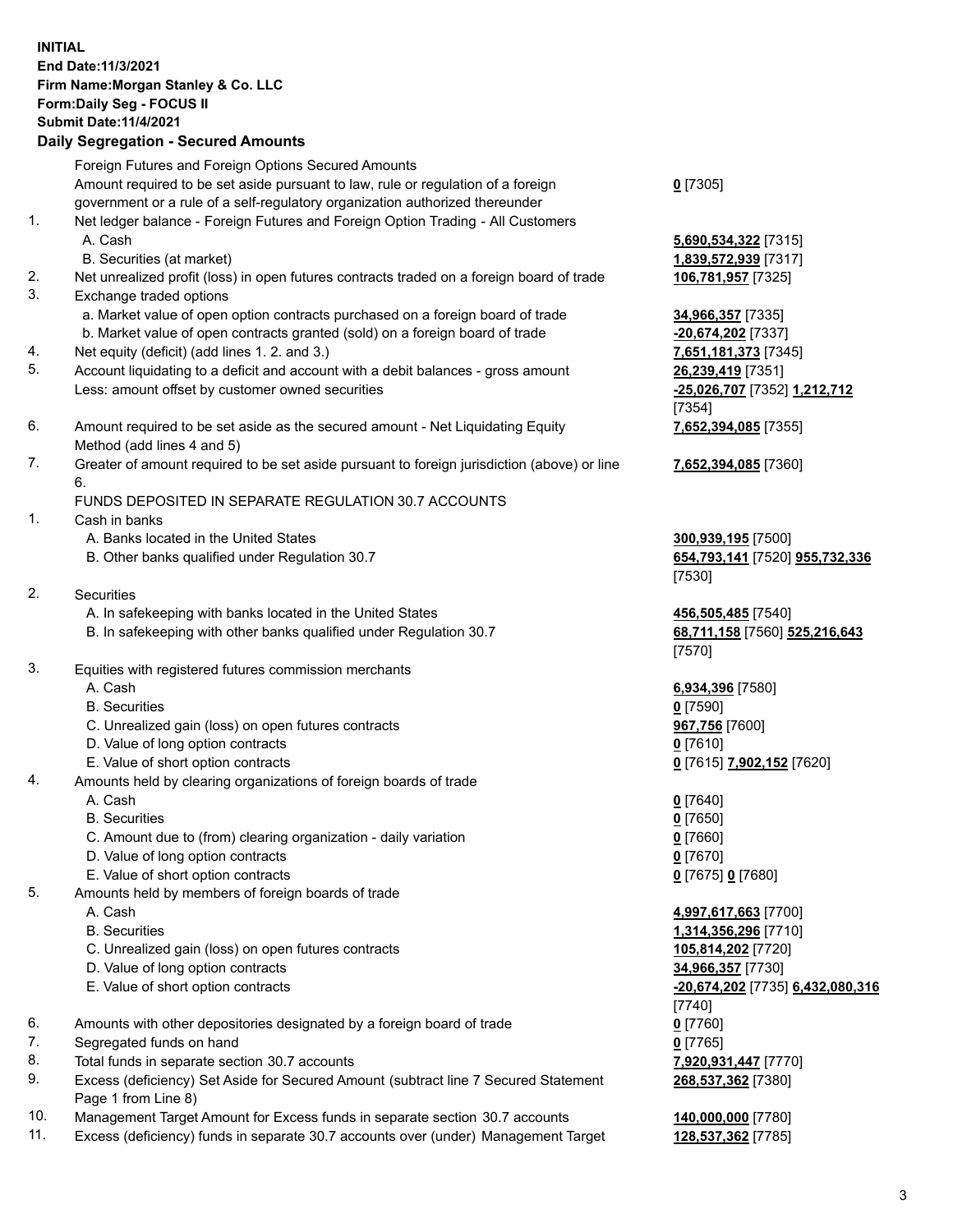**INITIAL End Date:11/3/2021 Firm Name:Morgan Stanley & Co. LLC Form:Daily Seg - FOCUS II Submit Date:11/4/2021 Daily Segregation - Segregation Statement** SEGREGATION REQUIREMENTS(Section 4d(2) of the CEAct) 1. Net ledger balance A. Cash **15,863,004,151** [7010] B. Securities (at market) **7,668,675,233** [7020] 2. Net unrealized profit (loss) in open futures contracts traded on a contract market **1,424,242,134** [7030] 3. Exchange traded options A. Add market value of open option contracts purchased on a contract market **1,712,265,078** [7032] B. Deduct market value of open option contracts granted (sold) on a contract market **-1,504,631,261** [7033] 4. Net equity (deficit) (add lines 1, 2 and 3) **25,163,555,335** [7040] 5. Accounts liquidating to a deficit and accounts with debit balances - gross amount **565,769,577** [7045] Less: amount offset by customer securities **-563,031,301** [7047] **2,738,276** [7050] 6. Amount required to be segregated (add lines 4 and 5) **25,166,293,611** [7060] FUNDS IN SEGREGATED ACCOUNTS 7. Deposited in segregated funds bank accounts A. Cash **1,938,344,972** [7070] B. Securities representing investments of customers' funds (at market) **0** [7080] C. Securities held for particular customers or option customers in lieu of cash (at market) **3,099,279,924** [7090] 8. Margins on deposit with derivatives clearing organizations of contract markets A. Cash **15,404,104,716** [7100] B. Securities representing investments of customers' funds (at market) **0** [7110] C. Securities held for particular customers or option customers in lieu of cash (at market) **4,421,077,170** [7120] 9. Net settlement from (to) derivatives clearing organizations of contract markets **327,236,403** [7130] 10. Exchange traded options A. Value of open long option contracts **1,712,265,078** [7132] B. Value of open short option contracts **and the set of our original contracts -1,504,631,261** [7133] 11. Net equities with other FCMs A. Net liquidating equity **5,124,966** [7140] B. Securities representing investments of customers' funds (at market) **0** [7160] C. Securities held for particular customers or option customers in lieu of cash (at market) **0** [7170] 12. Segregated funds on hand **148,318,139** [7150] 13. Total amount in segregation (add lines 7 through 12) **25,551,120,107** [7180] 14. Excess (deficiency) funds in segregation (subtract line 6 from line 13) **384,826,496** [7190]

- 15. Management Target Amount for Excess funds in segregation **235,000,000** [7194]
- 16. Excess (deficiency) funds in segregation over (under) Management Target Amount Excess

**149,826,496** [7198]